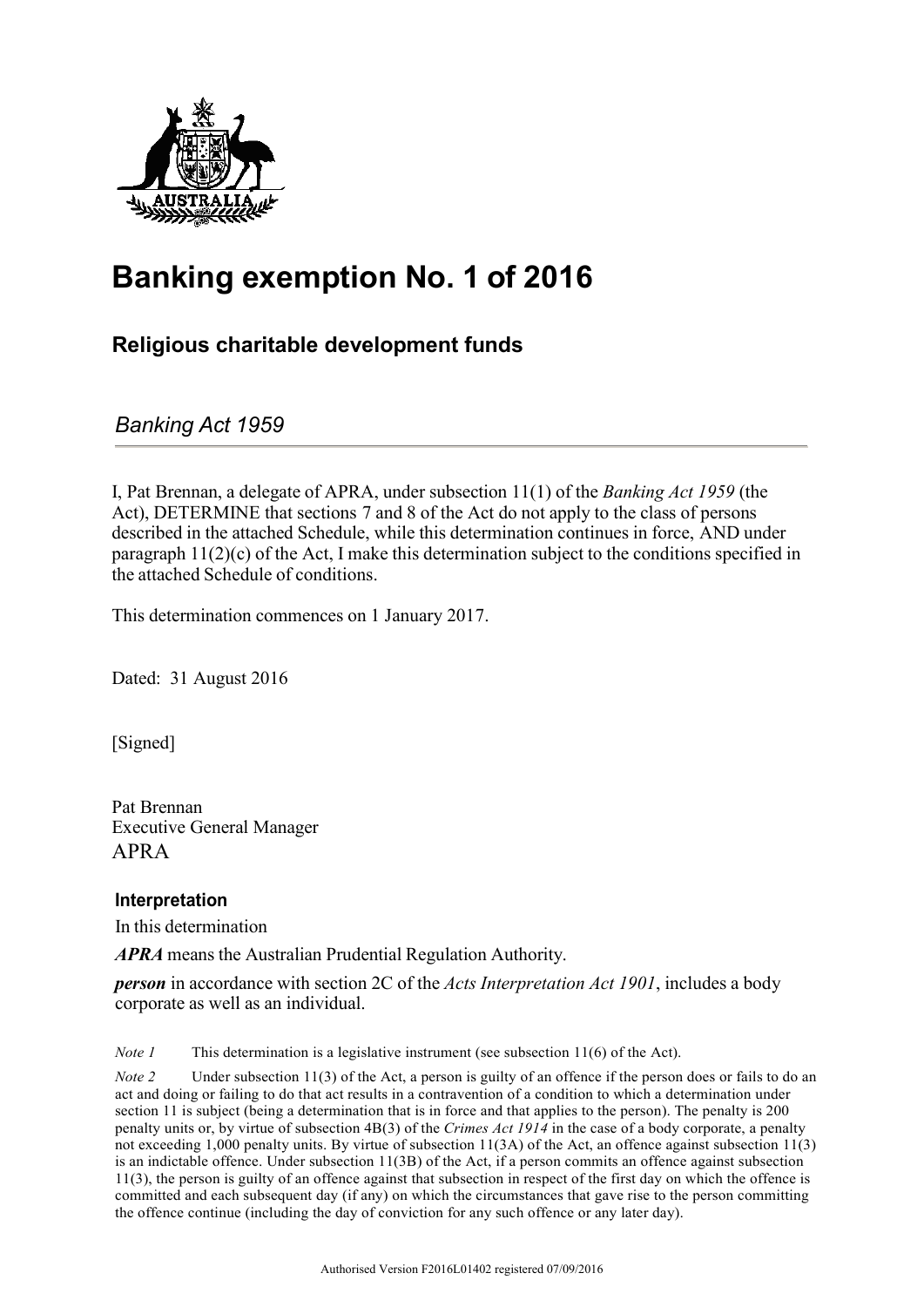### **Schedule - the class of persons to whom this determination applies**

- 1. Section 7 of the *Banking Act 1959* does not apply to a person who is a controlling entity of a fund in the list below; and
- 2. Section 8 of the *Banking Act 1959* does not apply to a fund that is a body corporate, or a body corporate that is a controlling entity of a fund, in the list below:
	- Anglican Funds South Australia
	- Anglican Community Fund (Inc) (previously known as Anglican Deposit Fund Perth  $(Inc))$
	- Anglican Development Fund Gippsland
	- Anglican Development Fund (Diocese of Melbourne)
	- Anglican Development Fund (Diocese of Tasmania)
	- Anglican Development Fund Diocese of Bathurst
	- Anglican Financial Services (ANFIN) (Diocese of Brisbane)
	- Anglican Investment and Development Fund
	- Anglican Managed Investments Fund Diocese of Bathurst
	- Anglican Savings and Development Fund Diocese of Newcastle
	- Archdiocese of Adelaide Catholic Development Fund
	- Archdiocese of Brisbane Archdiocesan Development Fund (or The Corporation of the Trustees of the Roman Catholic Archdiocese of Brisbane)
	- Archdiocese of Canberra and Goulburn Catholic Development Fund (or The Trustees of the Roman Catholic Church for the Archdiocese of Canberra and Goulburn (ACT) & (NSW))
	- Archdiocese of Hobart Catholic Development Fund
	- Archdiocese of Melbourne Catholic Development Fund
	- Archdiocese of Perth Catholic Development Fund
	- Archdiocese of Sydney Catholic Development Fund (or The Trustees of the Roman Catholic Church for the Archdiocese of Sydney)
	- Armidale Diocesan Investment Group
	- Assemblies of God in Australia Ltd
	- Baptist Financial Services Australia Limited
	- Catholic Development Fund Diocese of Port Pirie
	- Centenary Development Foundation
	- Christian Outreach Centre
	- Churches of Christ Building Extension Mutual Fund Incorporated
	- Churches of Christ Financial Services Limited
	- Diocesan Cash Investment Fund (Anglican Church Diocese of Sydney)
	- Diocesan Development Fund Anglican Diocese of Bendigo
	- Diocesan Development Fund (Diocese of Armidale)
	- Diocese of Ballarat Catholic Development Fund
	- Diocese of Bathurst Catholic Development Fund
	- Diocese of Broken Bay Catholic Development Fund (or Trustees of the Roman Catholic Church for the Diocese of Broken Bay)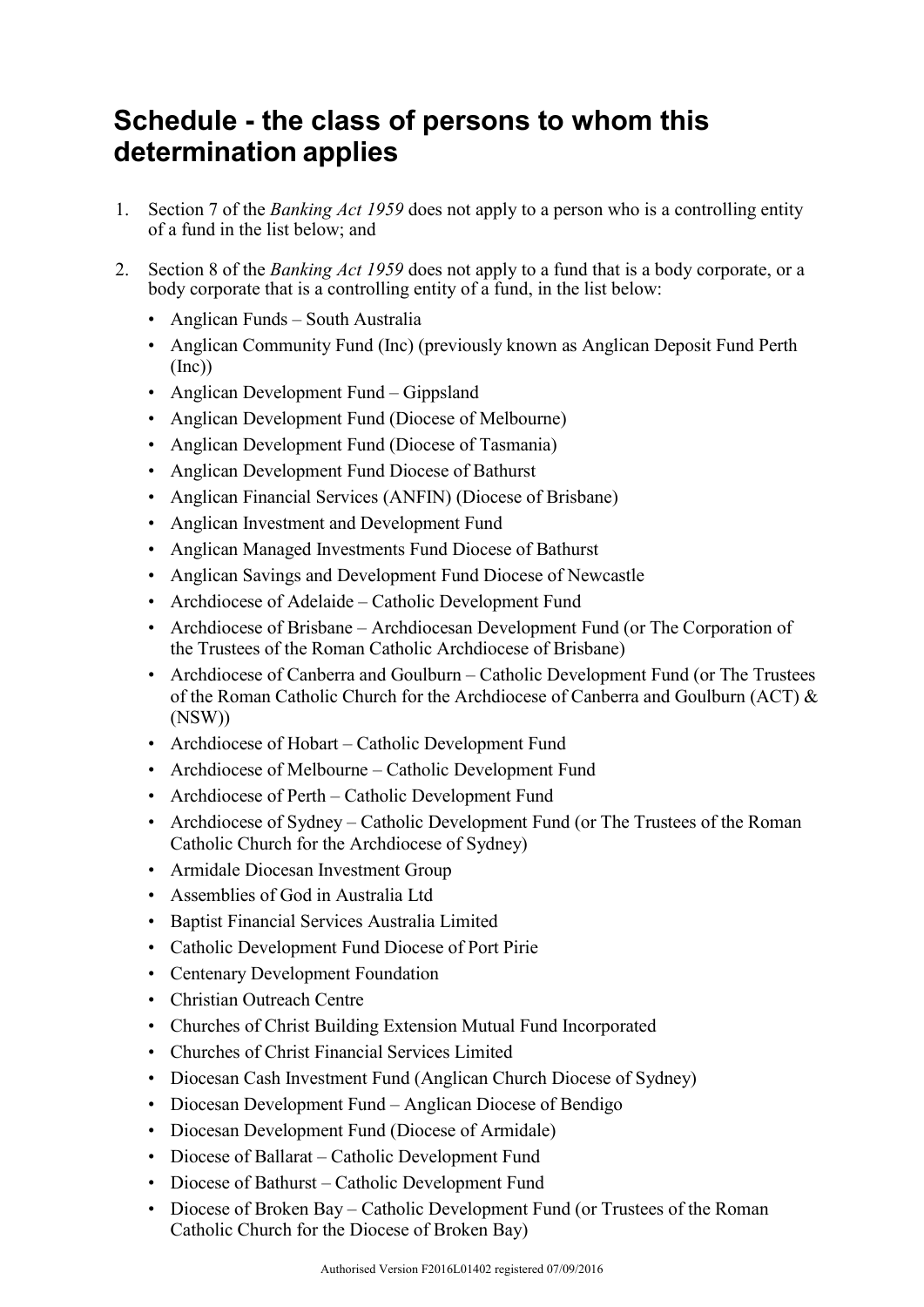- Diocese of Bunbury Catholic Development Fund
- Diocese of Cairns Catholic Development Fund (or The Roman Catholic Trust Corporation for the Diocese of Cairns)
- Diocese of Darwin Diocesan Development Fund (or Catholic Church of the Diocese of Darwin Property Trust – Darwin Diocesan Development Fund)
- Diocese of Lismore Diocesan Investment Fund (or The Trustees of the Roman Catholic Church for the Diocese of Lismore)
- Diocese of Maitland Newcastle Catholic Development Fund (or The Trustees of Church Property for the Diocese of Newcastle)
- Diocese of Parramatta Diocesan Development Fund
- Diocese of Rockhampton Diocesan Development Fund
- Diocese of Sale Catholic Development Fund
- Diocese of Sandhurst Diocesan Development Fund
- Diocese of Toowoomba Diocesan Development Fund
- Diocese of Townsville Diocesan Development Fund
- Diocese of Wagga Wagga Diocesan Provident Fund (or The Trustees of the Roman Catholic Church for the Diocese of Wagga Wagga)
- Diocese of Wollongong Catholic Development Fund
- EFKS Financial and Investment Services
- National Spiritual Assembly of the Baha'is of Australia Incorporated Baha'i Investment Fund
- Riverina Anglican Development Fund
- Stewards' Foundation of Christian Brethren
- Temple Society Australia
- The Baptist Union of Queensland
- The Churches of Christ Property Trust
- The Corporate Trustees of the Diocese of Grafton Grafton Diocese Investment Fund
- The Uniting Church in Australia Property Trust (SA)
- The Uniting Church Investment Service
- UCA Funds (incorporating UCA Cash Management Fund Limited, UCA Growth Fund Limited, UCA Funds Management Limited, the Development Fund, The Uniting Church in Australia Property Trust (Victoria) and the Funeral Fund)
- Uniting Church in Australia Synod of Western Australia Uniting Church Investment Fund
- Uniting Financial Services (incorporating The Uniting Church (NSW) Trust Association Limited, The Uniting Church in Australia Property Trust (NSW), the Funeral Fund and the Self– Help Fund)
- Wangaratta Anglican Development Fund

#### **Definitions**

In this Schedule:

*controlling entity* means a person or body corporate who or which is a trustee of, or otherwise concerned in the management of, a fund.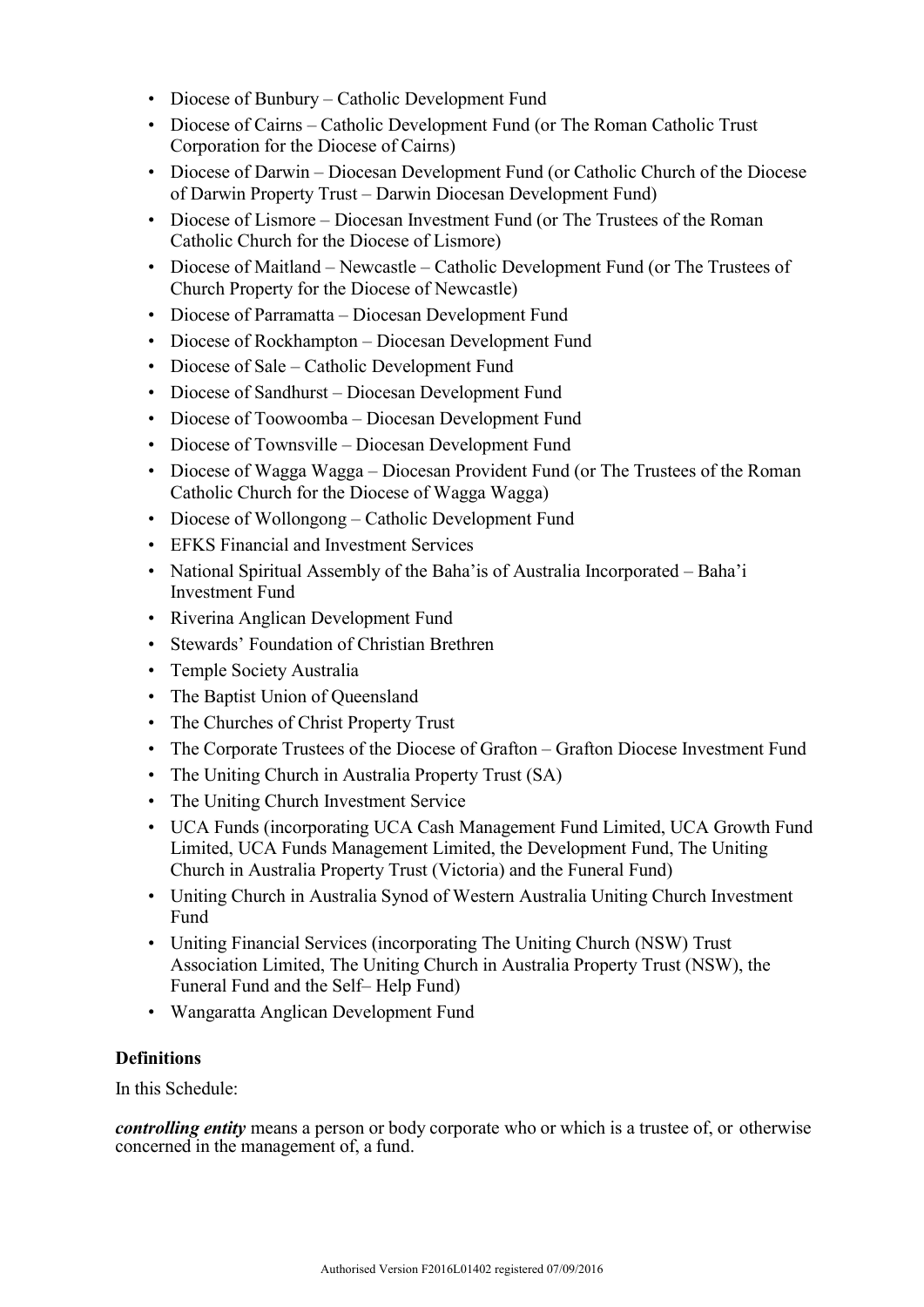## **Schedule of conditions**

- 1. The Fund must be and continue to be:
	- (a) recognised at law as being formed for religious and charitable purposes stated in a trust deed, ordinance or other foundation document governing the Fund (Fund constitution);
	- (b) limited to the purposes stated in the Fund constitution; and
	- (c) operated not-for-profit.
- 2. The Fund's retail products must have the sole or dominant intention of furthering the religious and charitable purposes of the Fund.
- 3. A copy of the Fund constitution setting out the Fund's religious and charitable purposes must be available for inspection on request by APRA.
- 4. Subject to Condition 5, where a Fund offers, issues or sells a retail product to a retail investor on or after 1 January 2017:
	- (a) the retail product must have a minimum term or call period of 31 days; and
	- (b) subject to Condition 7, the retail investor must not be able to redeem any funds for 31 days from the date they are invested in the retail product.
- 5. A Fund may continue to make available to a retail investor, a retail product that:
	- (a) was offered, issued or sold to the investor prior to 1 January 2017; and
	- (b) which does not meet the requirements in Condition 4;

until 1 January 2018.

- 6. When money held in a retail product that is issued or sold by a Fund to a retail investor reaches its 31 day maturity, the Fund must:
	- (a) roll over the retail investor's funds for a further period of at least 31 days; or
	- (b) if the retail investor requests that the funds not be rolled over, repay the retail investor's funds in the form of cash, cheque or direct credit to an account held at an authorised deposit-taking institution (ADI) as defined in the *Banking Act 1959*.
- 7. A Fund may, upon written request from a retail investor at any time, pay to the investor some or all of the funds invested in a retail product, provided that the Fund is satisfied that the investor has demonstrated that he or she is subject to exceptional circumstances that may lead to hardship and that it is appropriate to release the funds.
- 8. A Fund may only release funds under Condition 7 if the release complies with a written procedure prepared by the Fund. The procedure must set out the basis upon which the Fund will determine whether exceptional circumstances that may lead to hardship exist that would warrant the early release of an investor's funds.
- 9. The Fund must not offer to retail investors:
	- (a) cheque account facilities; or
	- (b) BPAY facilities,

in relation to retail products.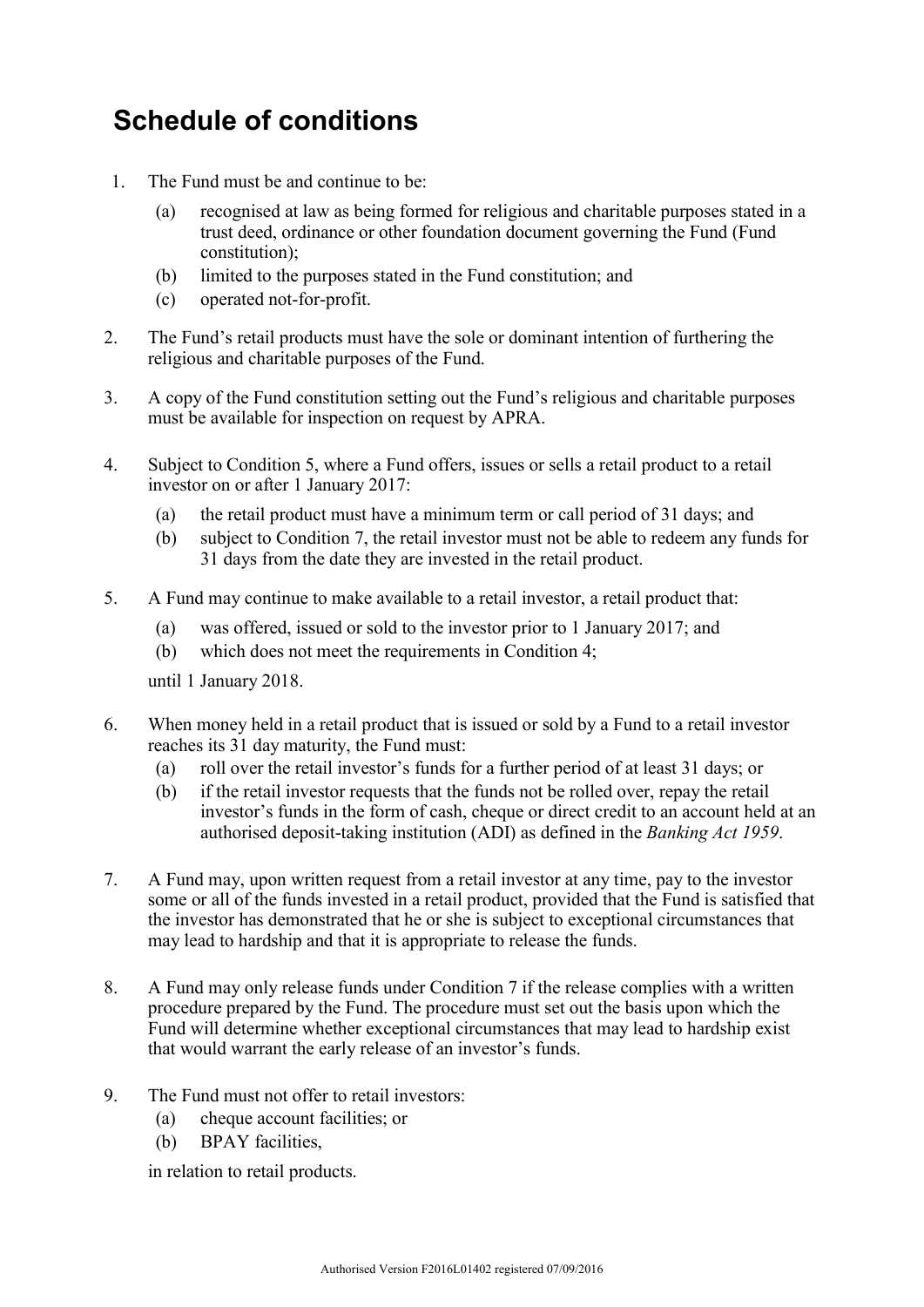- 10. The Fund must not offer to retail investors or affiliates:
	- (a) Electronic Funds Transfer at Point Of Sale (EFTPOS) facilities; or
	- (b) Automatic Teller Machine (ATM) facilities,

in relation to retail products.

- 11. Condition 9 does not preclude a Fund from making or receiving payments to or from a retail investor using such facilities.
- 12. The Fund or its controlling entity must in all cases ensure that advertising and marketing material of the Fund contains, at a minimum, the following disclosure:

*{Insert name of Fund} (the Fund) is not prudentially supervised by the Australian Prudential Regulation Authority. Therefore, an investor in the Fund will not receive the benefit of the financial claims scheme or the depositor protection provisions in the Banking Act 1959. Investments in the Fund are intended to be a means for investors to support the charitable purposes of the Fund.*

- 13. The Fund or its controlling entity may advertise and market the Fund on-line or in print produced by or under the auspices of the controlling entity (or the religious institution that established the Fund). All advertising and marketing material of the Fund must contain the disclosure required under Condition 12.
- 14. A Fund must not use or assume the words or expressions deposit or at-call, or any other word or expression (whether or not in English) of like import, in relation to a retail product offered, issued or sold to a retail investor.
- 15. A reference to a word or expression being used or assumed includes a reference to the word or expression being used or assumed:
	- (a) as part of another word or expression; or
	- (b) in combination with other words, letters or other symbols.

#### *Definitions*

16. In this Schedule:

*affiliate* means:

- (a) a body constituted by or under the authority of a decision of the central governing body of a related religious organisation;
- (b) a body in relation to which the central governing body of a related religious organisation is empowered to make ordinances or other binding rules;
- (c) a person acting as a trustee of a trust for or for the use, benefits or purposes of a related religious organisation;
- (d) a body that is of the same religious denomination;
- (d) an employee or voluntary staff member of a body mentioned in sub-paragraphs (a) to (d) above; or
- (e) a member of the clergy, or equivalents in other denominations, within a related religious organisation; or
- (f) a person undertaking training or education for the purpose of becoming a member of the clergy, or equivalents in other religious denominations, within a related religious organisation.